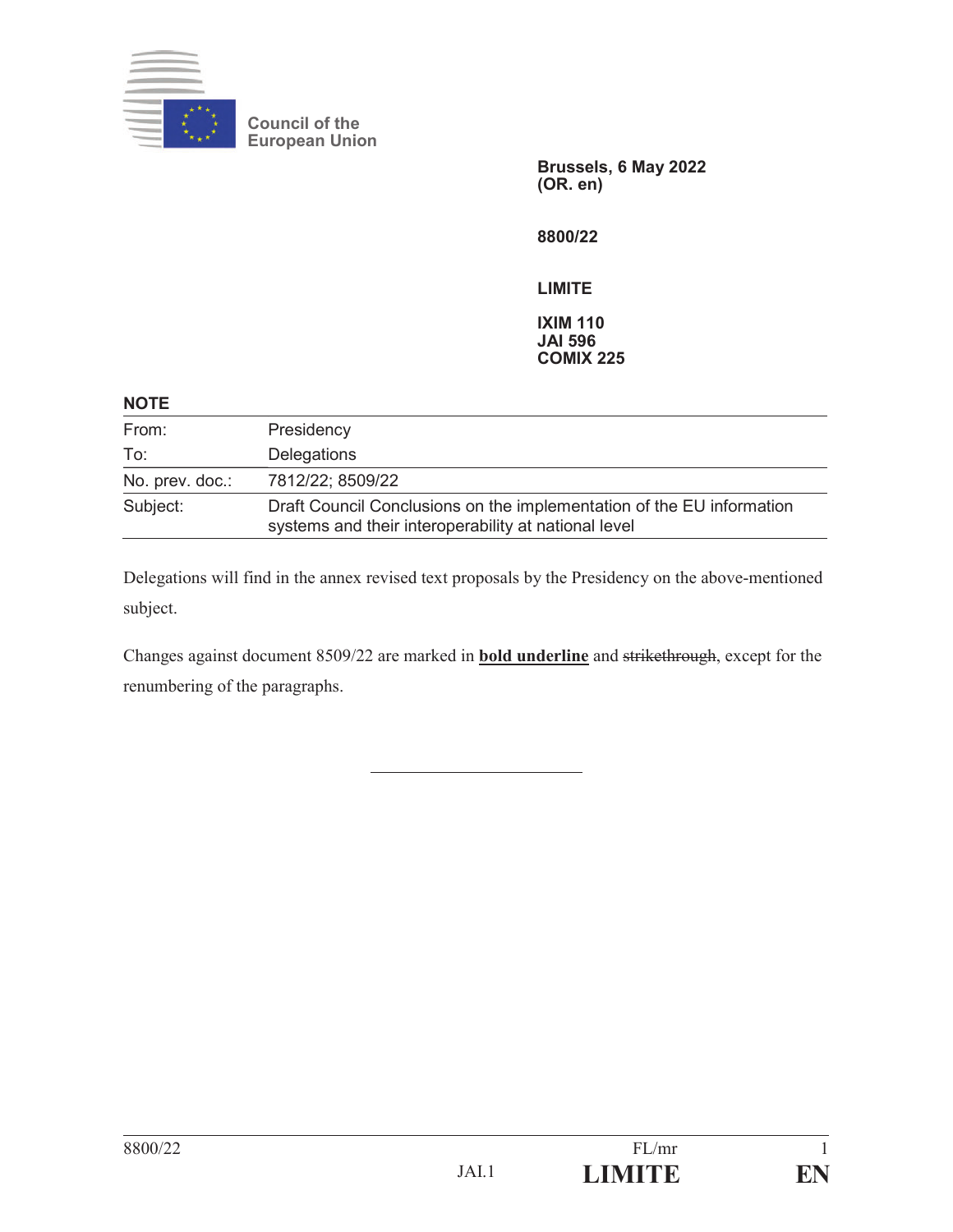## Draft Council Conclusions on **certain aspects of** the implementation **at national level** of the EU information systems and their interoperability at national level

### THE COUNCIL OF THE EUROPEAN UNION,

- 1. Recalling that one of the major objectives of the European Union is to ensure a high level of security for its citizens in the area of freedom, security and justice by promoting police and judicial cooperation and the management of the Union's external borders in accordance with the provisions of Title V of the Treaty on the Functioning of the European Union;
- 2. Stressing that measures taken to strengthen police cooperation, judicial cooperation and the management of the Union's external borders must be in accordance with the principle of proportionality and in conformity with the principle of subsidiarity;
- 3. Recalling that measures taken to strengthen the security of citizens in the area of freedom, security and justice must respect the fundamental rights recognised, in particular, by the Charter of Fundamental Rights of the European Union, such as respect for private life and the protection of personal data ;
- 4. Considering that the implementation of European **EU** information systems and their interoperability contribute to the internal security objectives of the Union insofar as they facilitate police and judicial cooperation between Member States, the prevention, and detection, **investigation or prosecution** of terrorist and other serious criminal offences, and contribute to the management of external borders **by improving the effectiveness and efficiency of checks at the external borders**, the fight against illegal immigration and the control of migration flows;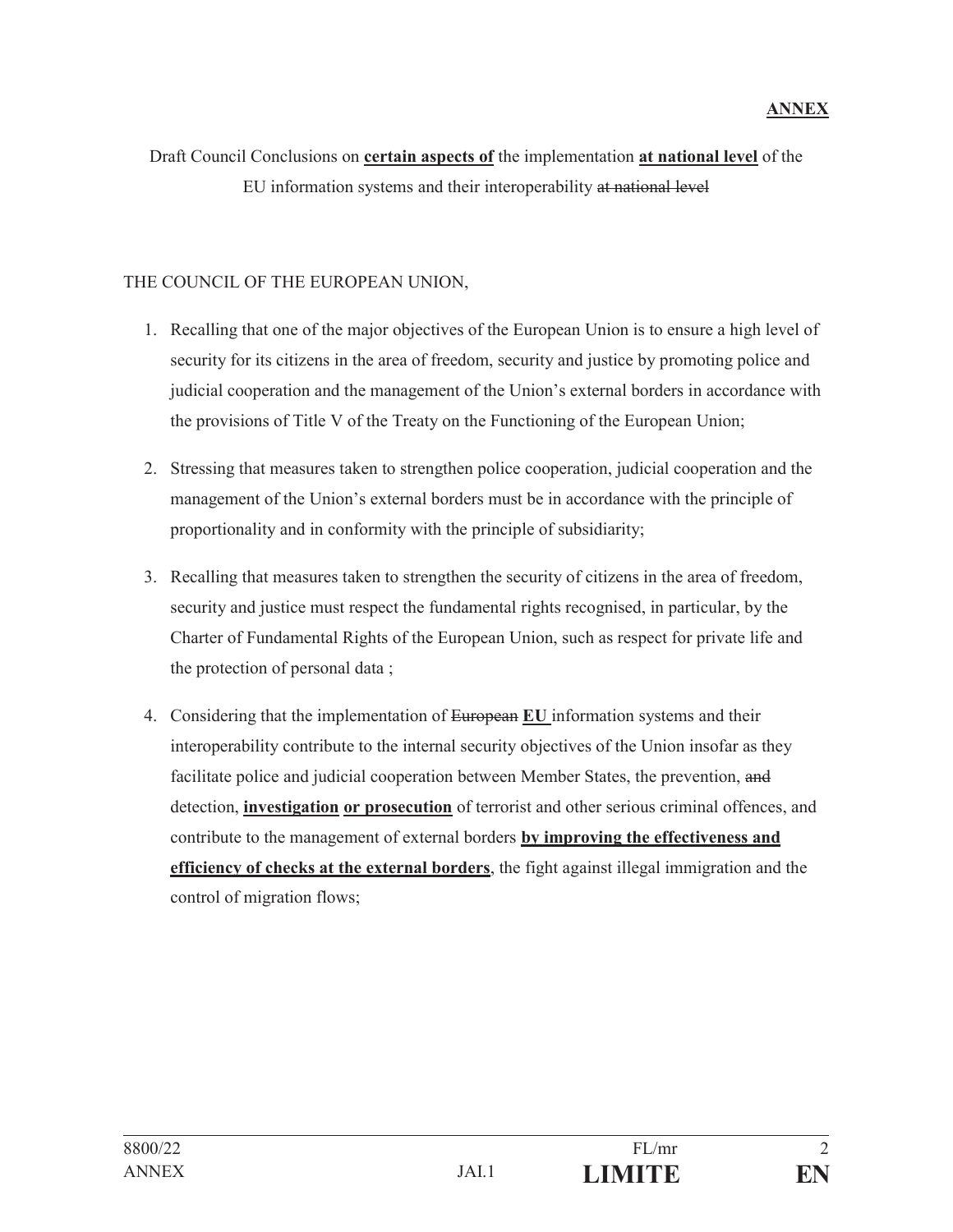- 5. Stressing that the Schengen Information System (SIS) contributes to maintaining a high level of security in the Union's area of freedom, security and justice by supporting operational cooperation between Member State's authorities responsible of the prevention, detection, investigation or prosecution of criminal offences or execution of criminal penalties, border and migration management;
- 6. Recalling that the Entry/Exit System (EES), which has the objectives of preventing illegal immigration, facilitating the management of migration flows and contributing to the **identification of any person who does not fulfil or no longer fulfils the conditions of duration of the authorised stay on the territory of the Member States**, prevention, and detection, **investigation or prosecution** of terrorist or other serious criminal offences, will contribute to the effective management of the Union's external borders by ensuring a high level of protection;
- 7. Stressing that **a European Search Portal, a shared Biometric Matching Service, a Common Identity Repository (CIR) and a Multiple-Identity Detector are established as interoperability components to contribute to the fight** the objective of the interoperability components of the European information systems is to contribute to the fight against identity fraud and to rationalise access to those systems for the purposes of preventing and detecting terrorist offences or other serious criminal offences and for the management of the Union's external borders and the fight against illegal immigration;
- 8. Recalling that the Common Identity Repository (CIR) is to be established **in particular for** the purpose of facilitating the correct identification of persons, including persons who are unknown and unable to identity themselves or unidentified human remains;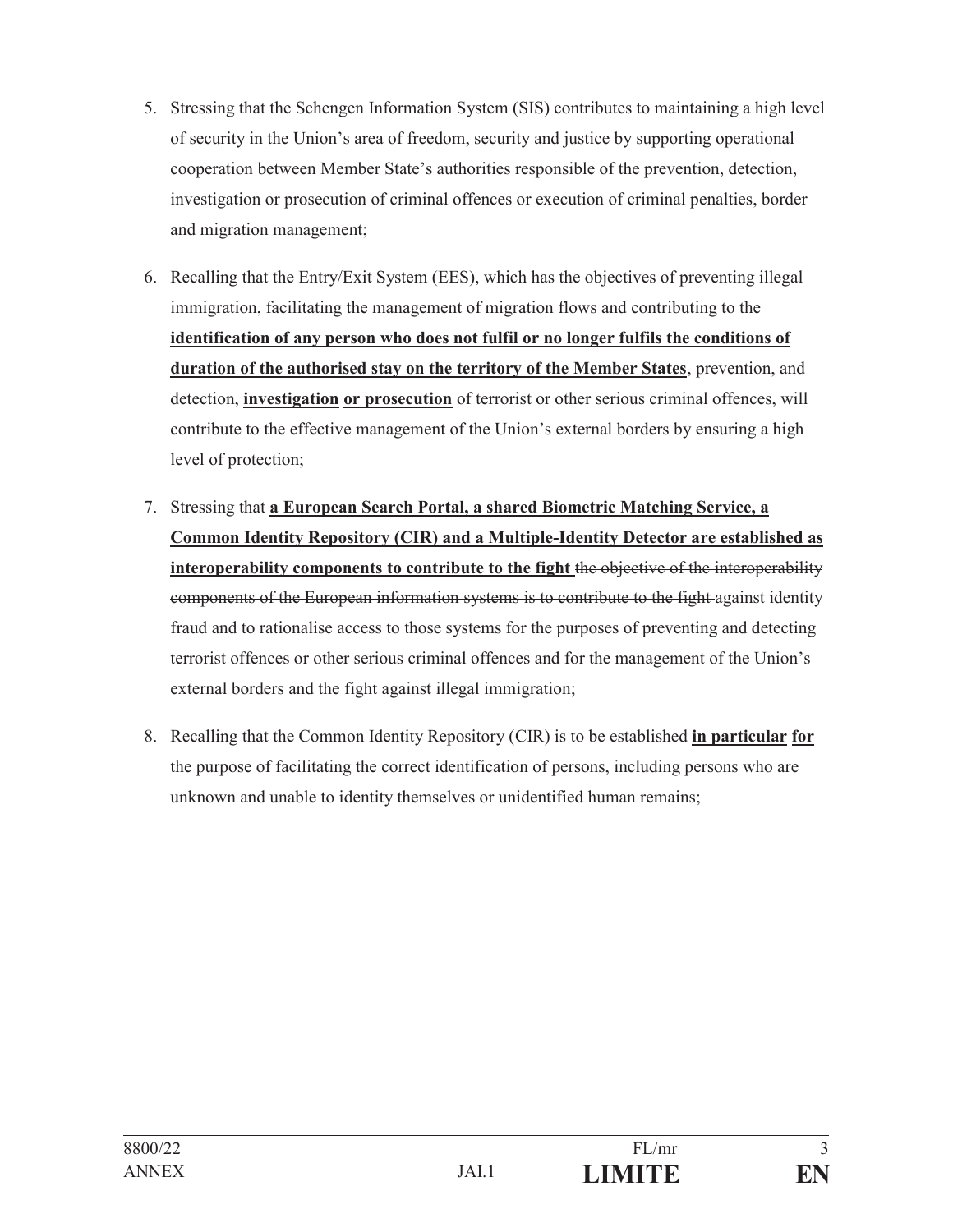- 9. Stressing that the European legal framework establishing European **EU** information systems and their interoperability offers several optional mechanisms to the Member States with a view to achieving these objectives and that other mechanisms, all of them hereafter specified, the implementation of which is compulsory, may be implemented more or less extensively by the Member States; this is particularly true of the use of certain mobile consultation functions offered by the European information systems
	- **offers the possibility to execute alerts on persons and objects for inquiry checks or specific checks,**
	- **offers the possibility of consulting the CIR with biometric data, and in exceptional cases, alphanumeric data,**
	- **makes it compulsory to enter available data in the SIS,**
	- **empowers Member States to use dactyloscopic data and photographs stored in the SIS to identify a person and**
	- **offers the possibility to border and immigration authorities to carry out searches using fingerprint data in combination with the facial image for identification of any third-country national,**

# **Recalling that all of these mechanisms, including querying the EU information systems using mobile solutions, are subjected to a more or less extensive implementation by the Member States;**

10. Noting therefore<del>, after evaluation of the way in which the Member States make a use of these</del> mechanisms or aspire to make use of them, that the Member States express a determination to implement the European legal framework establishing European **EU** information systems and their interoperability and show a willingness to strive for an ambitious implementation of the **possibilities and arrangements referred to in paragraph 9**, in the longer term;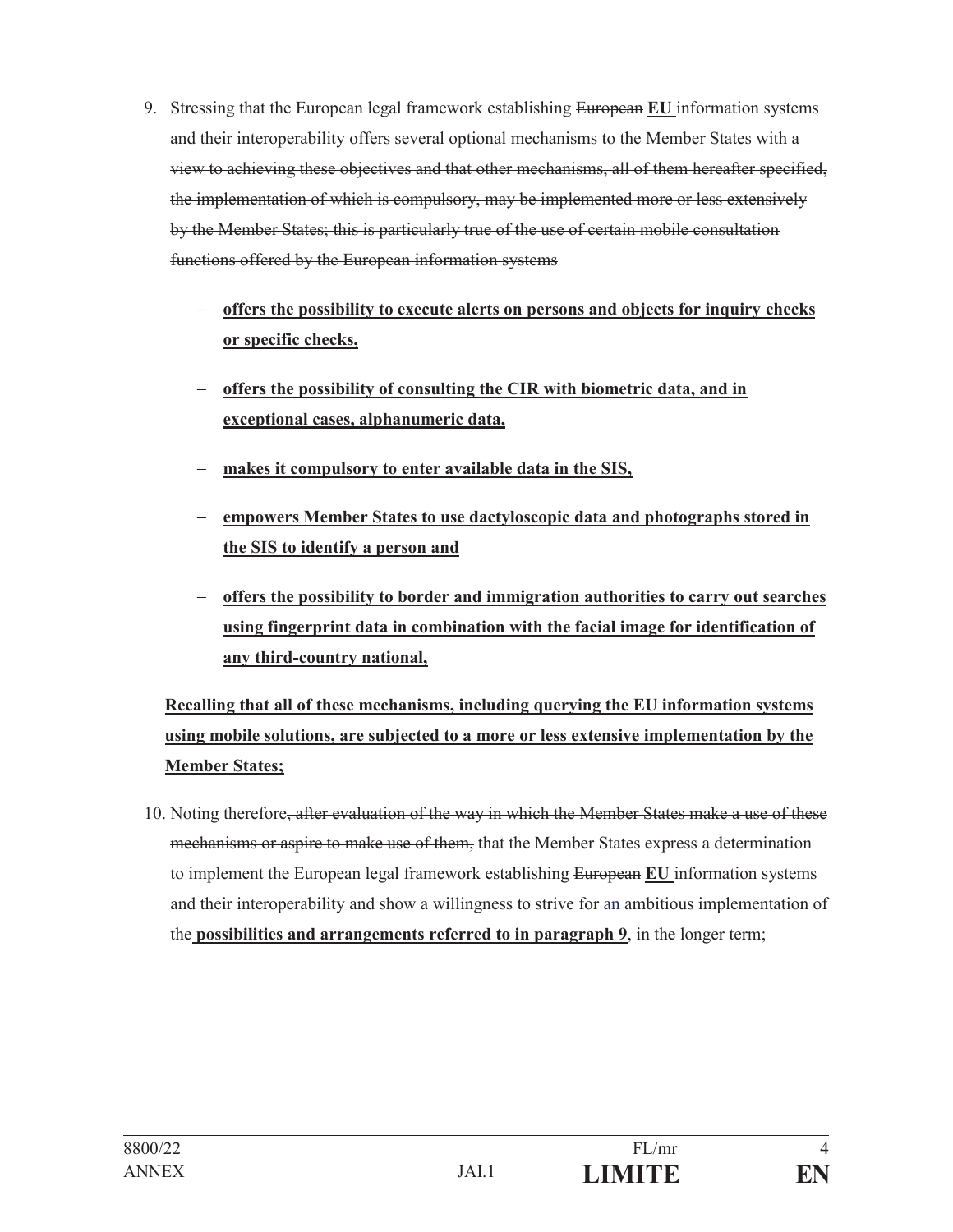#### THE COUNCIL OF THE EUROPEAN UNION,

- 11. UNDERLINES the importance of an ambitious implementation by the Member States of all the functionalities of the European **EU** information systems in order to allow for efficient operational cooperation between Member States' authorities responsible for the prevention, detection, investigation or prosecution of criminal offences or execution of criminal penalties, border management and immigration, **as far as they are made available;**
- 12. RECOMMENDS to **INVITES** Member States to consider whether their national laws allow the use of the optional mechanisms **implementation possibilities** proposed by these systems **and arrangements referred to in paragraph 9,** in order to allow **facilitate** the most efficient operational cooperation between Member States' authorities responsible for the prevention, and detection**, investigation or prosecution** of criminal offences, border management and immigration;

## CONCERNING THE POSSIBILITY OF CONSULTING THE CIR,

13. EMPHASISES that the consultation of **the** CIR make**s** it possible to contribute to the fight against identity fraud and to access the systems for the purposes of preventing and detecting terrorist offences or other serious criminal offences, as well as for the management of the Union's external borders and the fight against illegal immigration **where a Member State authority is unable to identify a person due to the lack of a travel document or another credible document proving that person's identity, or where there are doubts about the identity data provided by that person or as the authenticity of the travel documents or the identity of its holder, or in case of a natural disaster, accident or terrorist attack where the person is unable or refuses to cooperate or to identify unidentified human remains** ;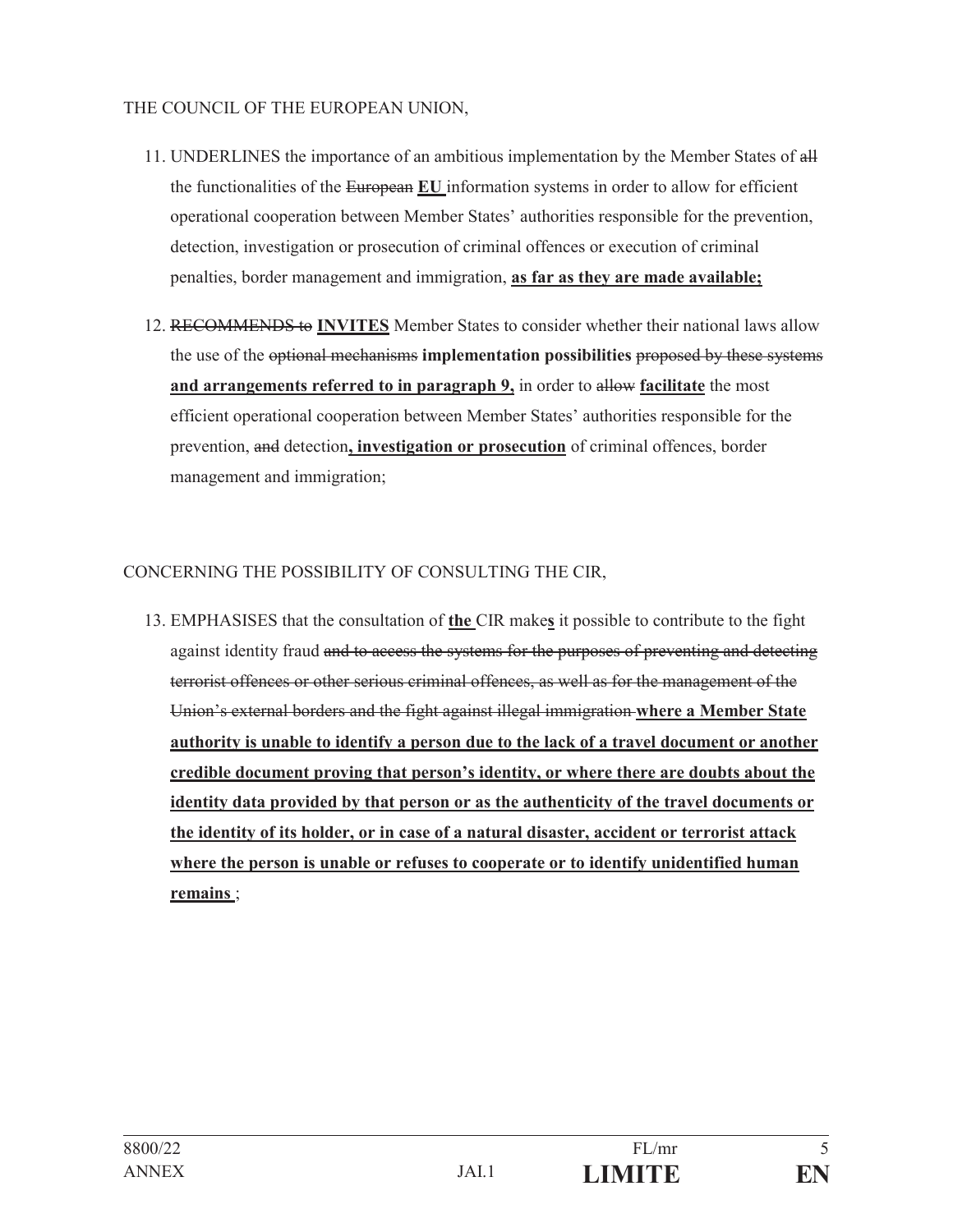14. RECOMMENDS **INVITES** Member States to consider whether their national law allow their police services to query the CIR with the biometric data of a person taken live during an identity check **initiated in their presence** for the purpose of identifying that person, when applicable, as well as to ensure that **consider whether** the querying of the CIR with biometric data is **could** be performed in the six cases where the Regulation provides for this possibility;

# CONCERNING THE CARRYING OUT OF INQUIRY CHECKS AND SPECIFIC CHECKS FOLLOWING ALERTS IN THE SIS,

- 15. RECALLS that inquiry checks include a **questioning** hearing of the person, in particular on the basis of specific information or questions added to the alert by the issuing Member State, and that the hearing **questioning** is conducted in accordance with the national law of the executing Member State; that during specific checks persons, vehicles, boats, aircraft, containers and objects carried may be searched and that searches are conducted in accordance with the national law of the executing Member State;
- 16. CONSIDERS that it should be possible to carry out inquiry and specific checks even when the person concerned is not the subject of a national procedure **in the executing Member State where such checks are authorised by national law**;
- 17. RECALLS that if specific checks are not allowed under the national law of the executing Member State, they are replaced by inquiry checks in that Member State, and that if inquiry checks are not allowed under the national law of the executing Member State, they are replaced by discreet checks;
- 18. **EMPHASISES that the possibility to resort to discreet check instead of inquiry or specific checks should be implemented without prejudice to the obligation for Member States to make available to end-users the additionally sought information by issuing authorities related to the inquiry check or the specific check as appropriate;**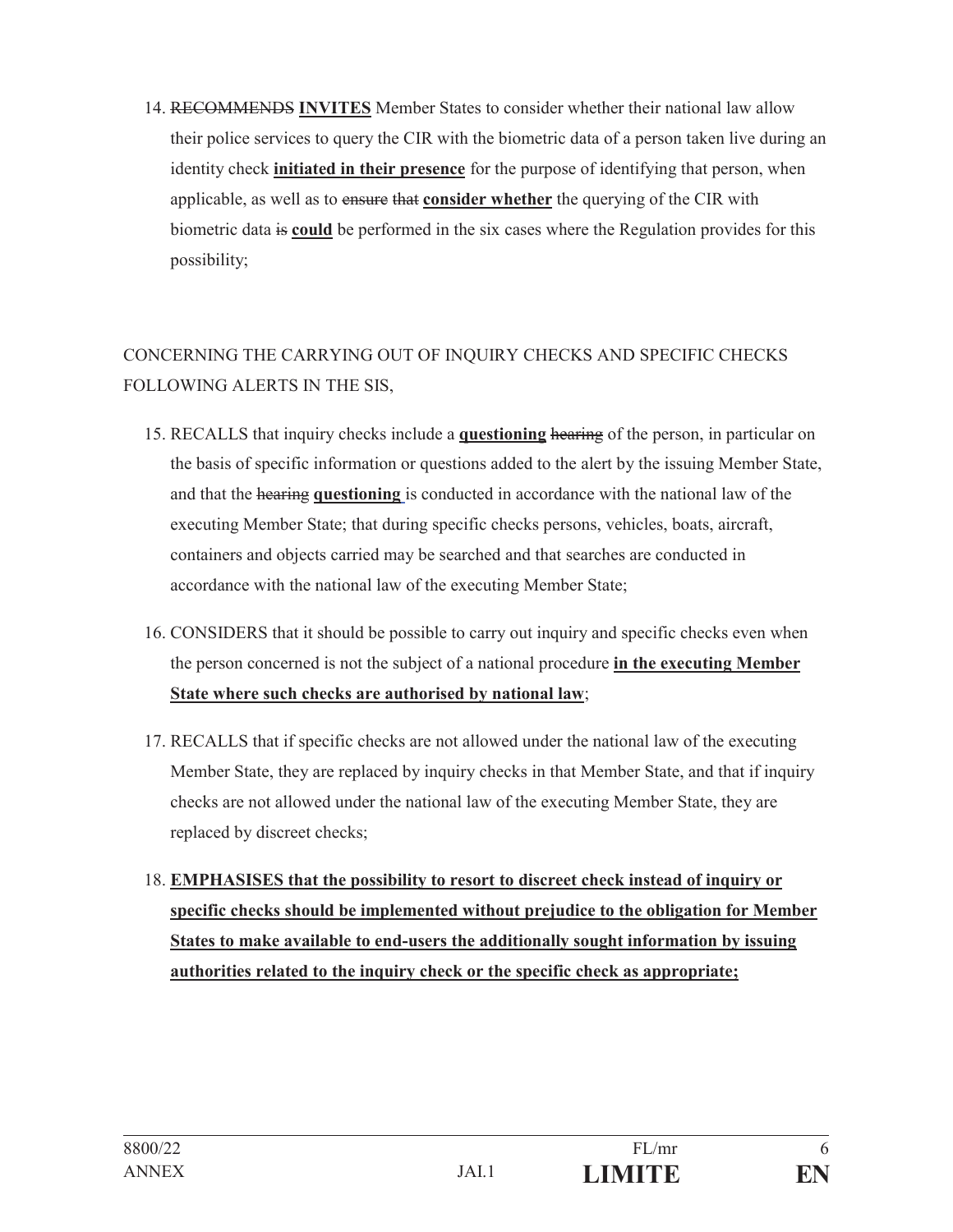- 19. CONSIDERS **NOTES** that the replacement of inquiry checks and specific checks with discreet checks reduces **the use of inquiry and specific checks extends** the added value provided by the SIS in the operational cooperation between Member States' authorities responsible for the prevention, detection, investigation or prosecution of criminal offences or execution of criminal penalties, border management and immigration;
- 20. RECOMMENDS **INVITES** therefore to Member States to consider whether their national law allow to carry out specific checks, **make full use of discreet checks, inquiry checks and specific checks in line with their national legislation and procedures**, even when the person concerned is not the subject of a national procedure;

#### CONCERNING THE ENTRY OF DATA FROM NATIONAL FILES INTO THE SIS,

- 21. RECALLS that the Regulations provide that certain alphanumeric data must be entered in an alert and also biometric data, when thy are available;
- 22. EMPHASISES that such available data may come from relevant national databases, according to national legislation;
- 23. CONSIDERS that the effective introduction of all available data is a prerequisite for efficient operational cooperation between Member States' authorities responsible for the prevention, and detection, **investigation or prosecution** of criminal offences, border management and migration;
- 24. **INVITES** RECOMMENDS Member States to consider **ensure that their national law provides for** whether their national law allow the integration into the SIS of any data contained in the national databases which are used by authorities using the SIS have access and relevant to police, judicial, border or migration matters;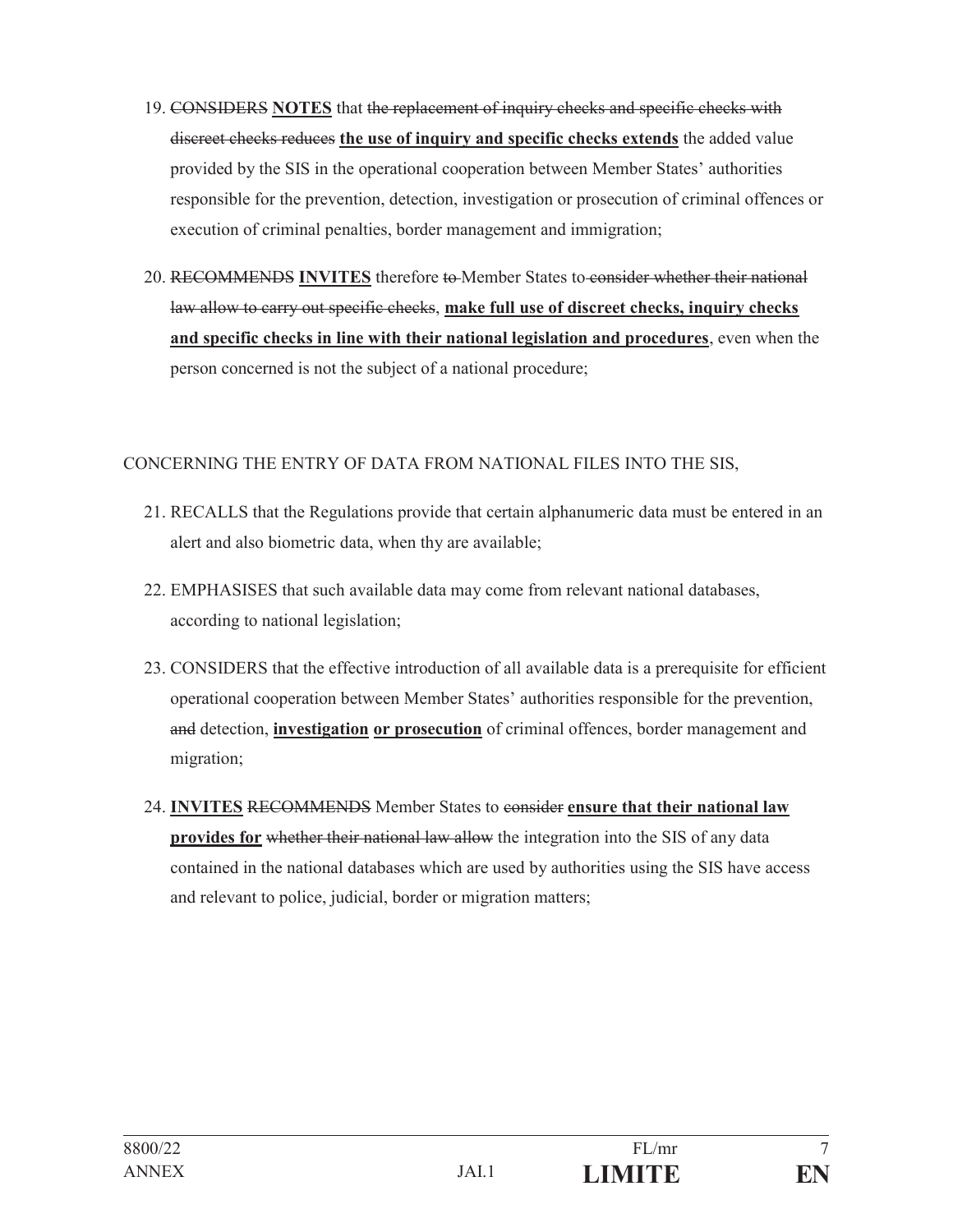CONCERNING THE MOBILE CONSULTATION **BIOMETRIC QUERIES** OF THE SIS ON THE GROUND IN THE CONTEXT OF PUBLIC SECURITY MISSIONS OR THE FIGHT AGAINST ILLEGAL IMMIGRATION,

- 25. RECALLS that the SIS Regulation **empowers Member States** makes it compulsory query the SIS with fingerprints or photographs for the purpose of confirming an identity and to carry out biometric searches of the SIS for identification purposes, when , **firstly, to use dactyloscopic data, facial images and photographs stored in the SIS to confirm a hit, and secondly, to carry out, dactyloscopic queries in the SIS to establish whether the person is subject to an alert in SIS under a different identity, whilst obliging to carry out** fingerprint searches **dactyloscopic queries in case** the identity of a person cannot be established by other means;
- 26. CONSIDERS that it is desirable that such confirmation of identity or identification **biometric queries** should take place as soon as possible in order **to ensure effective performance of the tasks of the end-user, whilst safeguarding a** satisfactory balance between the objectives of the Regulation and the protection of fundamental rights and freedoms;
- 27. RECALLS that officials of the Member States responsible for public security and combating illegal immigration may have **are expected** to carry out a **biometric query** dactyloscopic search of the SIS for the purpose of confirming identity or for identification purposes, where the identity of a person being checked cannot be established by other means **for the purposes mentioned above;**
- 28. CONSIDERS that in such cases it is desirable that this biometric search be carried out on the spot and without delay by using relevant mobile devices, if available;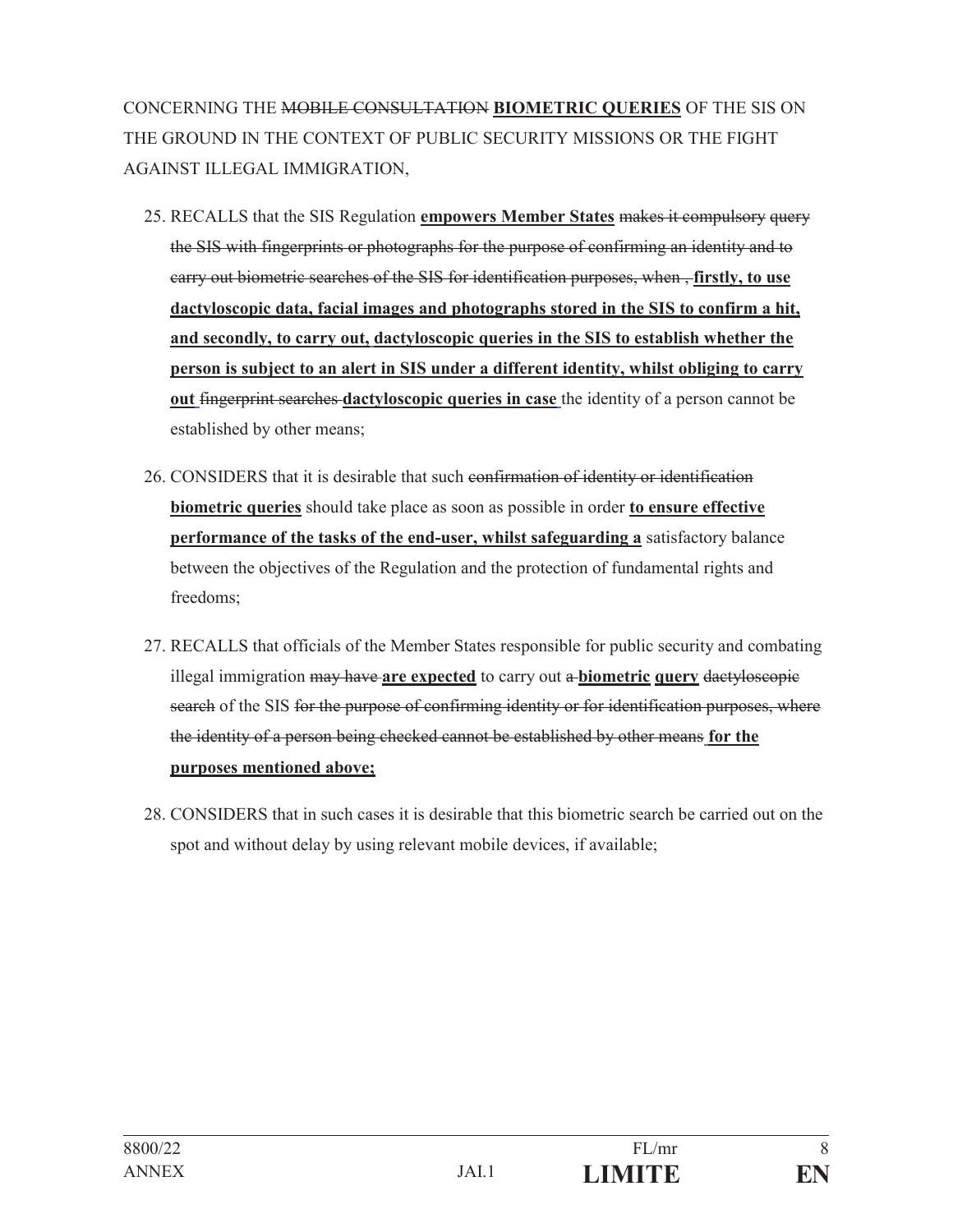29. **INVITES** RECOMMENDS Member States to consider whether their national law allow biometric searches of the SIS to be carried out on the move for the purpose of confirming identity or for identification purposes in the context of public security missions and fighting illegal immigration, where the identity of a person cannot be established by others means;

CONCERNING THE MOBILE CONSULTATION **BIOMETRIC QUERIES** OF THE EES IN MOBILITY ON THE GROUND IN THE CONTEXT OF THE FIGHT AGAINST ILLEGAL IMMIGRATION,

- 30. RECALLS that the Regulation authorises border and immigration authorities to carry out searches using**, as applicable, either** fingerprint data or in combination with the facial image **or both in combination,** for the sole purpose of identifying any third-country national who may have been previously registered in the EES under a different identity or who does not or no longer fulfils the conditions for entry into or residence on the territory of the Member States;
- 31. CONSIDERS it desirable that such searches be carried out as soon as possible in order to ensure **effective performance of the tasks of the end-user whilst safeguarding** a satisfactory balance between the objectives of the Regulation and the protection of fundamental rights and freedoms;
- 32. RECALLS that Member States' officials responsible for fighting illegal immigration are likely to have to identify third-country nationals in the course of their duties on the ground;
- 33. CONSIDERS that, in such cases, it is desirable that the search of the EES using fingerprint data, the facial image or fingerprint data in combination with the facial image should be carried out on the spot and without delay **by using relevant mobile devices, if available;**